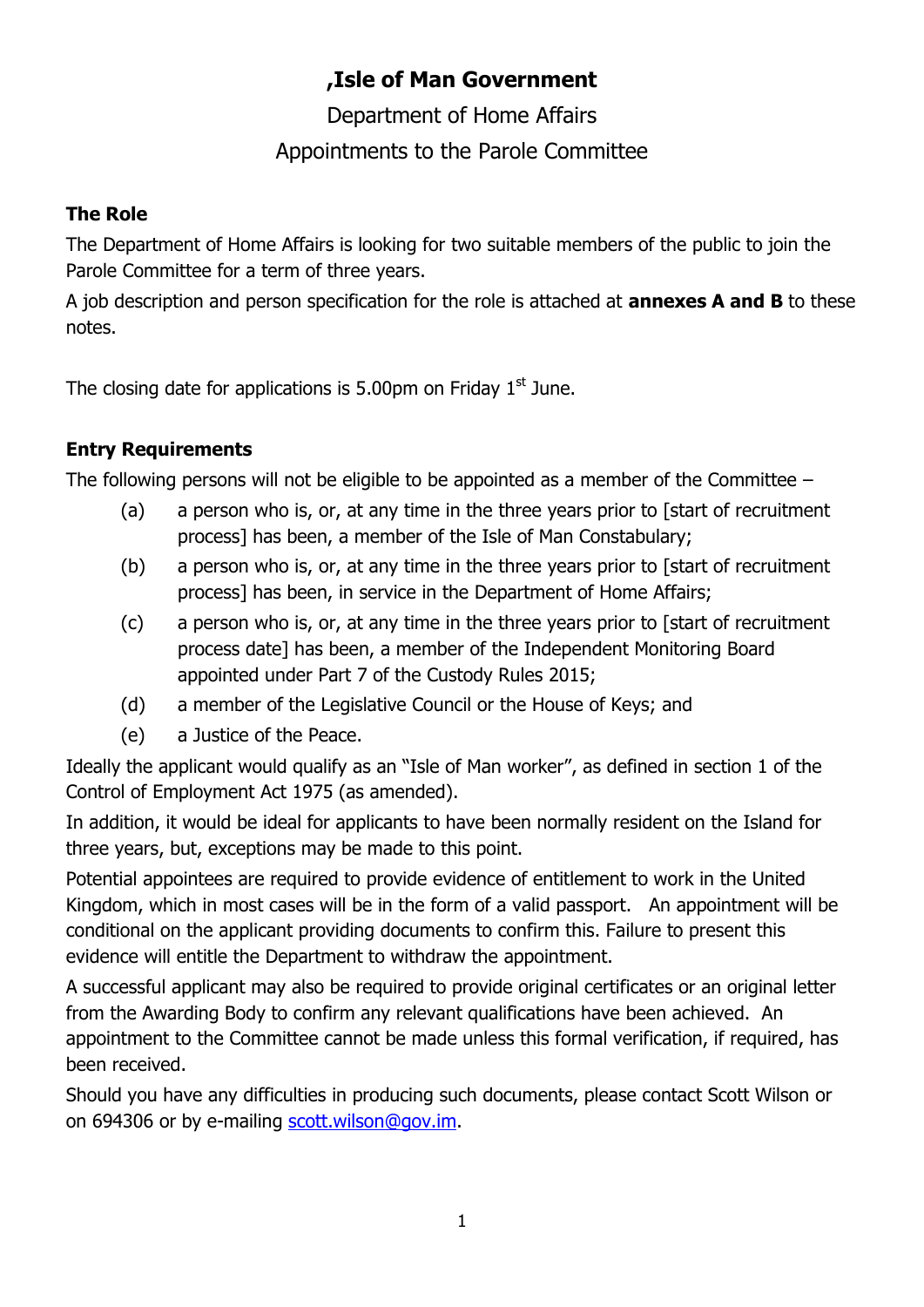## **Submission of applications**

An applicant's Curriculum Vitae must set out the knowledge and experience the applicant feels is necessary for this appointment.

A successful applicant may be required to provide original certificates or an original letter from the Awarding Body to confirm any relevant qualifications have been achieved. An appointment to the Committee cannot be made unless this formal verification, if required, has been received.

Potential appointees are also required to provide evidence of entitlement to work in the United Kingdom, which in most cases will be in the form of a valid passport. An appointment will be conditional on the applicant providing documents to confirm this.

Failure to present the above evidence will entitle the Department to withdraw the appointment. As a member of the Committee all applicants must have their own transport, a driver's license and a mobile 'phone in order to perform this role effectively.

## **Selection Procedures**

All submissions will be assessed and a shortlist will be selected for interview. Referees of those invited to attend an interview may be approached at this time **providing** permission has been given on their Application Form. Where permission has not been given on the application form, a referee would not be approached at this stage.

A candidate shortlist will be drawn up and those on the list will be invited for an informal discussion about the duties and responsibilities of the role before the formal interview.

### **Terms and Conditions of Appointment**

This appointment by the Department will be subject to the Custody Act 1995, the Custody Rules 2015 (as amended) and the seven principles underpinning public life as detailed in **annex C.**

### **Remuneration**

Members of the Committee are compensated for their time and reasonable expenses for attending meetings, as provided for under the Payment of Members Expenses Act 1989 (as amended) and the related secondary legislation.

The attendance allowance for an ordinary member of the Committee is £78 per meeting, up to a maximum of £130 per session. In addition, a member will be able to claim mileage for travelling to attend such meetings at a rate of up to 50 pence per mile.

### **Hours of Work**

The Committee has up to 12 monthly meetings scheduled per year, each meeting lasting for around 5 hours depending on the size and complexity of the agenda. In advance of these meetings members are required to consider dossiers and, following training, the prepare papers with regard to such dossiers. The experience of existing members indicates such preparations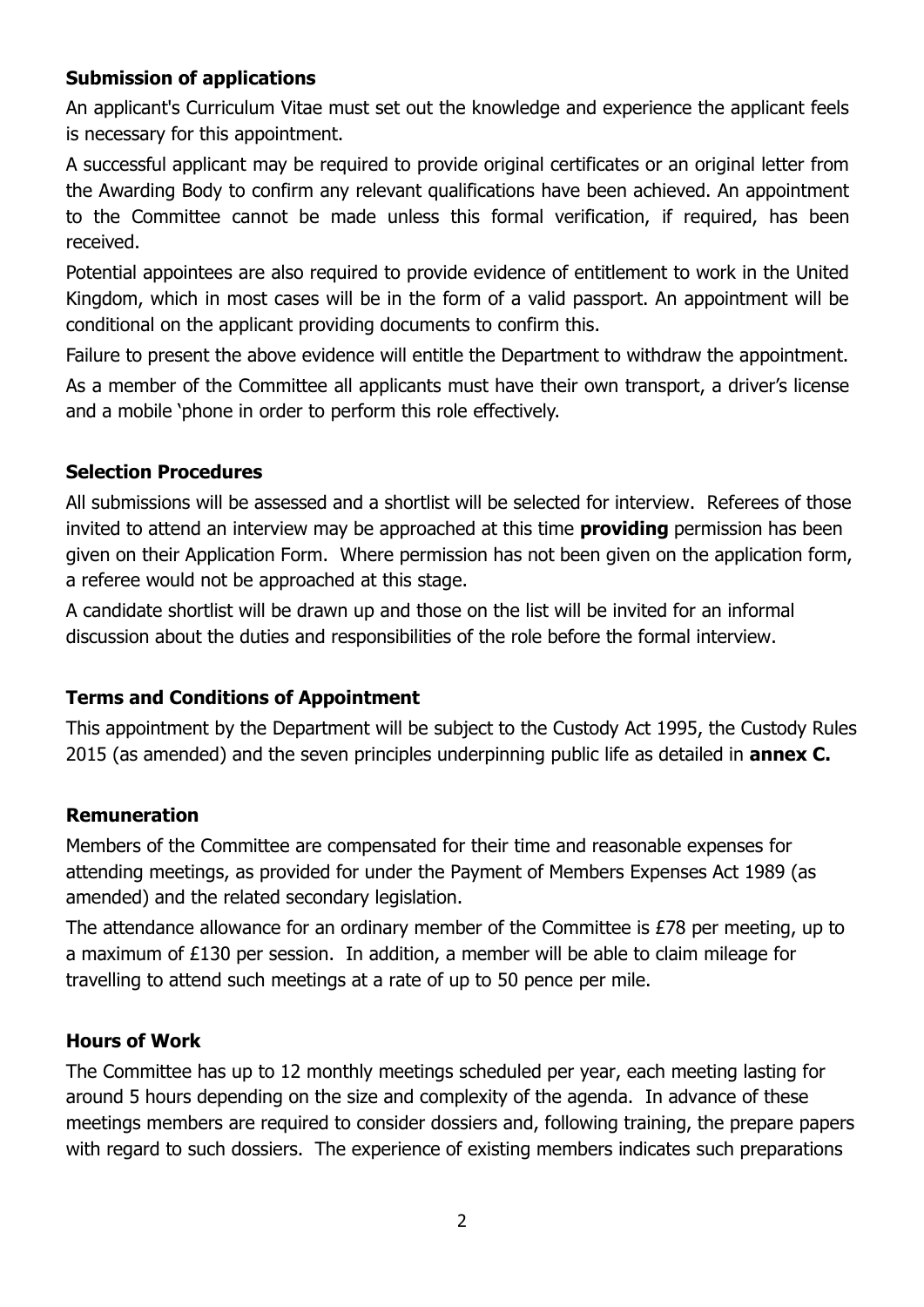will take at least 10 hours prior to each meeting, in a confidential environment, depending on the nature of the submissions to the Committee.

In addition to this the Committee can be called to meet, often at short notice, to consider urgent matters such as prisoner recalls. These meetings are arranged so that as many members as possible can attend recognising that at short notice some may be unavailable.

There is also sometimes a requirement to meet at the prison when the parole applicant has requested to be at the meeting, but most meetings are held in Douglas.

Finally, discussions of applications and notifications of meetings may be undertaken by email (a Government laptop will be provided) and members are expected to be contactable by email within a reasonable timeframe.

## **Smoking Policy**

You will be expected to comply with the Isle of Man Government Smoking Policy, and for the policy within the building in which you are meet, in accordance with the Public Health (Tobacco) Act 2006.

## **Rehabilitation of Offenders Act 2001**

The nature of the appointment is such that applicants are not, by virtue of the Rehabilitation of Offenders Act 2001 (Exceptions) Order 2001 [SD 281/01], entitled to withhold details of 'spent' criminal convictions.

\_\_\_\_\_\_\_\_\_\_\_\_\_\_\_\_\_\_\_\_\_\_\_\_\_\_\_\_\_\_\_\_\_\_\_\_\_\_

### **Further Information**

For further information please contact Scott Wilson (694306, [scott.wilson@gov.im\)](mailto:scott.wilson@gov.im).

### **Note**

**Canvassing of members of the Department of Home Affairs either directly, or indirectly, will disqualify the candidate.** 

**This does not prevent an applicant from seeking more information on the role from officers of the Department or from using for reference purposes Members of the Legislature, other than those serving in the Department of Home Affairs.** 

\_\_\_\_\_\_\_\_\_\_\_\_\_\_\_\_\_\_\_\_\_\_\_\_\_\_\_\_\_\_\_\_\_\_\_\_\_\_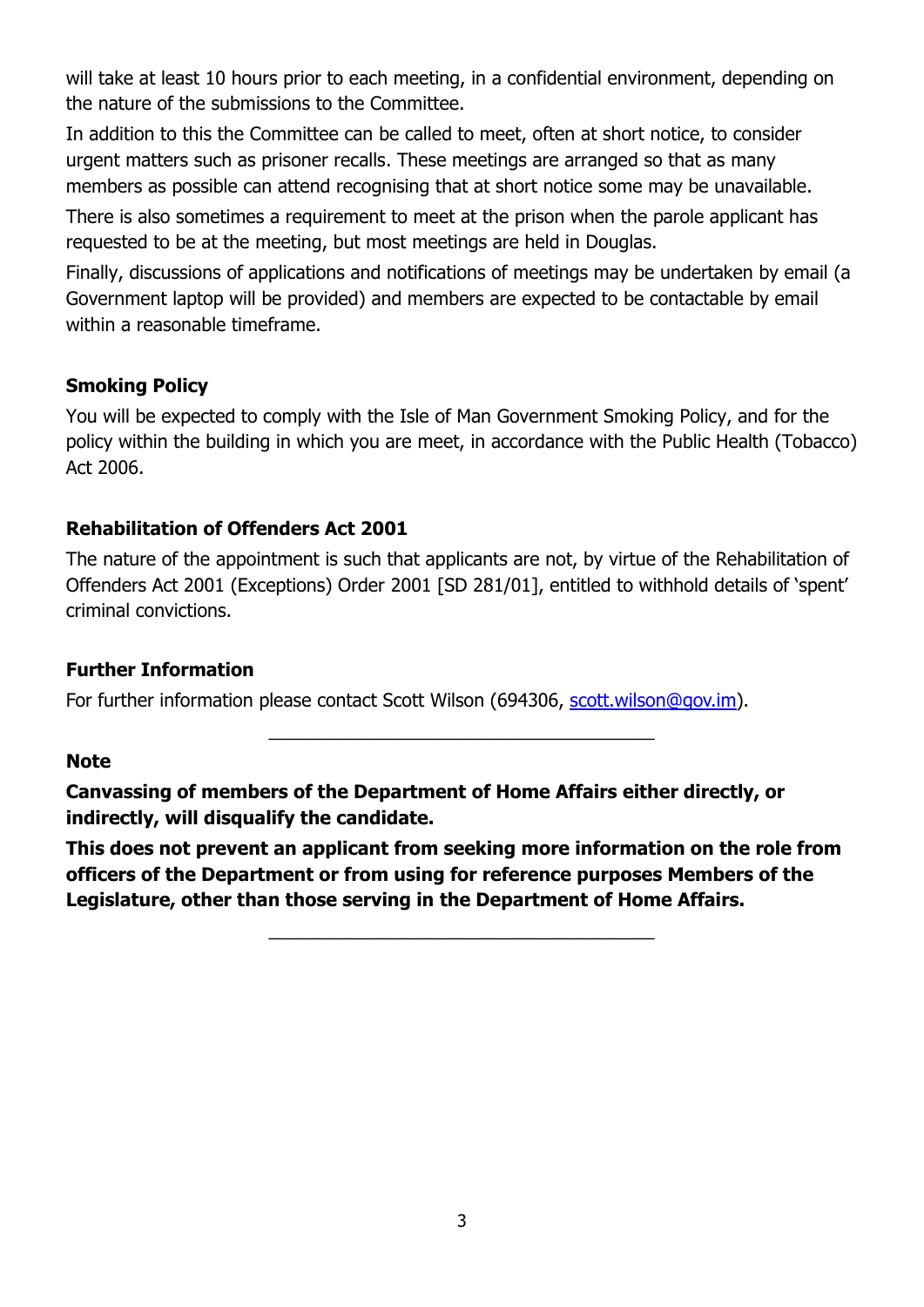# **Annex A**

Department of Home Affairs Parole Committee member Job Description

## **1. Role of the Parole Committee**

The Isle of Man Parole Committee is an independent statutory Committee within the Isle of Man Criminal Justice System.

It is responsible for making recommendations to the Minister for Home Affairs regarding the release and recall of prisoners whose cases are referred to it by the Department. When prisoners are released on licence, the Committee may make recommendations regarding the conditions applied to such licenses; the variation or cancellation of these conditions; and any other matter which is connected with the release or recall of prisoners.

## **2. Committee Meetings.**

The Committee has up to 12 monthly meetings scheduled per year, each meeting lasting for around 5 hours depending on the size and complexity of the agenda. In advance of these meetings members are required to consider dossiers and, following training, the prepare papers with regard to such dossiers. The experience of existing members indicates such preparations will take at least 10 hours prior to each meeting, in a confidential environment, depending on the nature of the submissions to the Committee.

The business of the Committee follows an agenda and the Prison Governor and Head of Community Rehabilitation are present for part of the meetings so they can deliver an update report and deal with other concerns on behalf of the Prison and Probation Services.

Each member of the Committee is expected to attend these meetings and contribute to the discussions and decisions of the Committee.

## **3. Training**

You will be expected to participate in any training which may be provided for Committee members.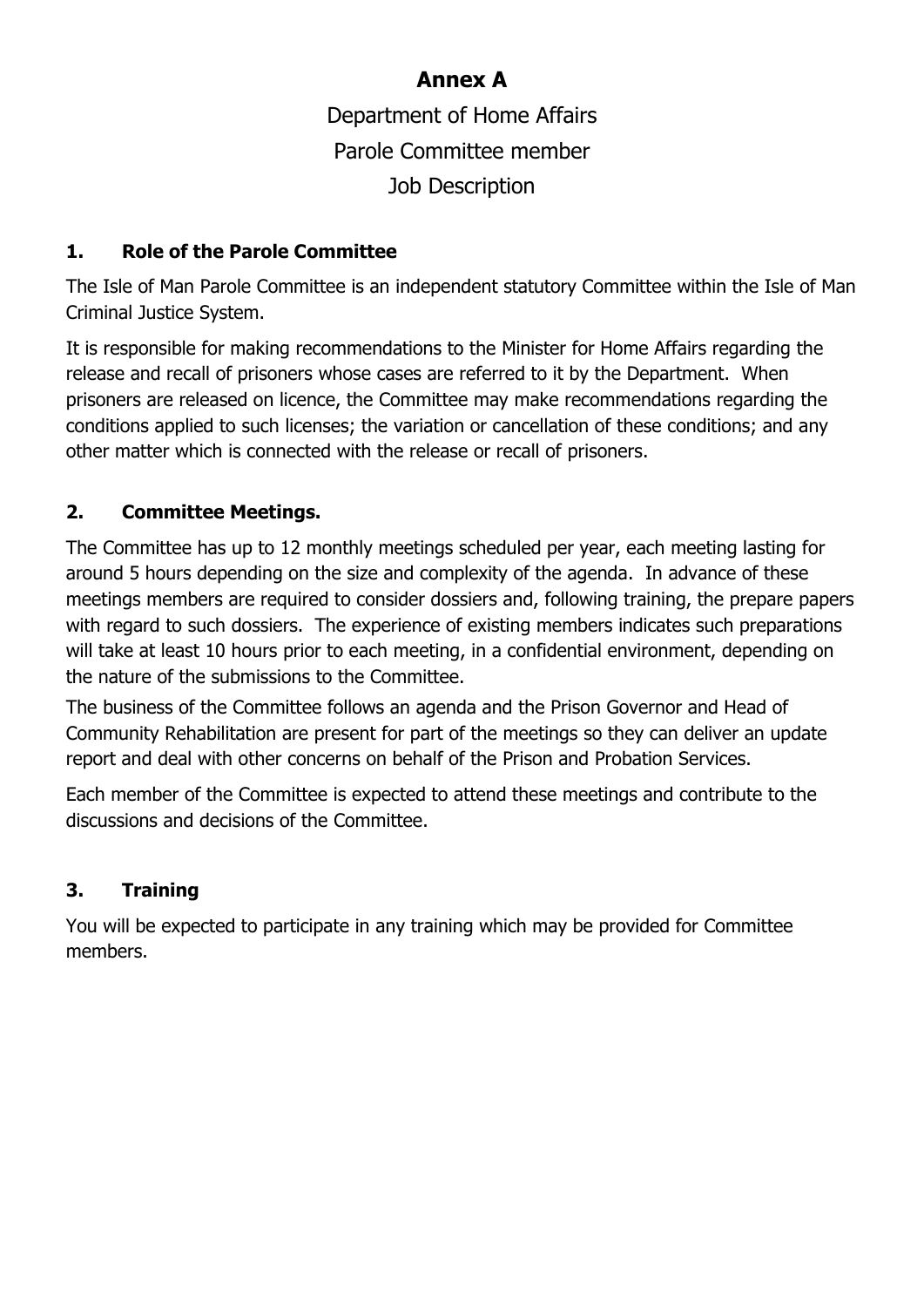# **Annex B**

Department of Home Affairs

Parole Committee member

Person Specification

# **ATTRIBUTES**

## **Qualifications**

Whilst no specific qualifications are required the qualifications held by applicant will be of interest and potential applicants are invited to consider how these may be relevant to the work of the Committee.

### **Experience**

Members of the Committee come from all backgrounds and walks of life and the diversity of experience each member brings to the Committee is valued.

It will be useful for the applicant to demonstrate a past history of community involvement and support.

Applicants would be required to show how their experiences may be relevant to the work of the Committee.

# **Knowledge & Skills**

Whilst no specific knowledge is required for this appointment, an understanding of the Isle of Man Criminal Justice System and the associated legislation would be a definite advantage.

In addition, an applicant should possess a number of skills. These will include the ability to  $-$ 

- listen and respond effectively (this will include the ability to check your own understanding and ensure others are able to understand your response);
- draw out information from a number of sources including staff, prisoners and others;
- convey points clearly (orally and in writing);
- use appropriate procedures when dealing with issues;
- contribute to discussions and be prepared to support your views;
- work as a member of a team; and
- observe and respond effectively.

## **Key Competencies and Behaviours**

The applicant will be expected to:-

- maintain the highest standards of integrity and honesty in full compliance with the seven principles of public life (see annex C of the information pack);
- have an awareness of the need to treat everybody with fairness, respect and dignity;
- hold a commitment to the work of the Committee.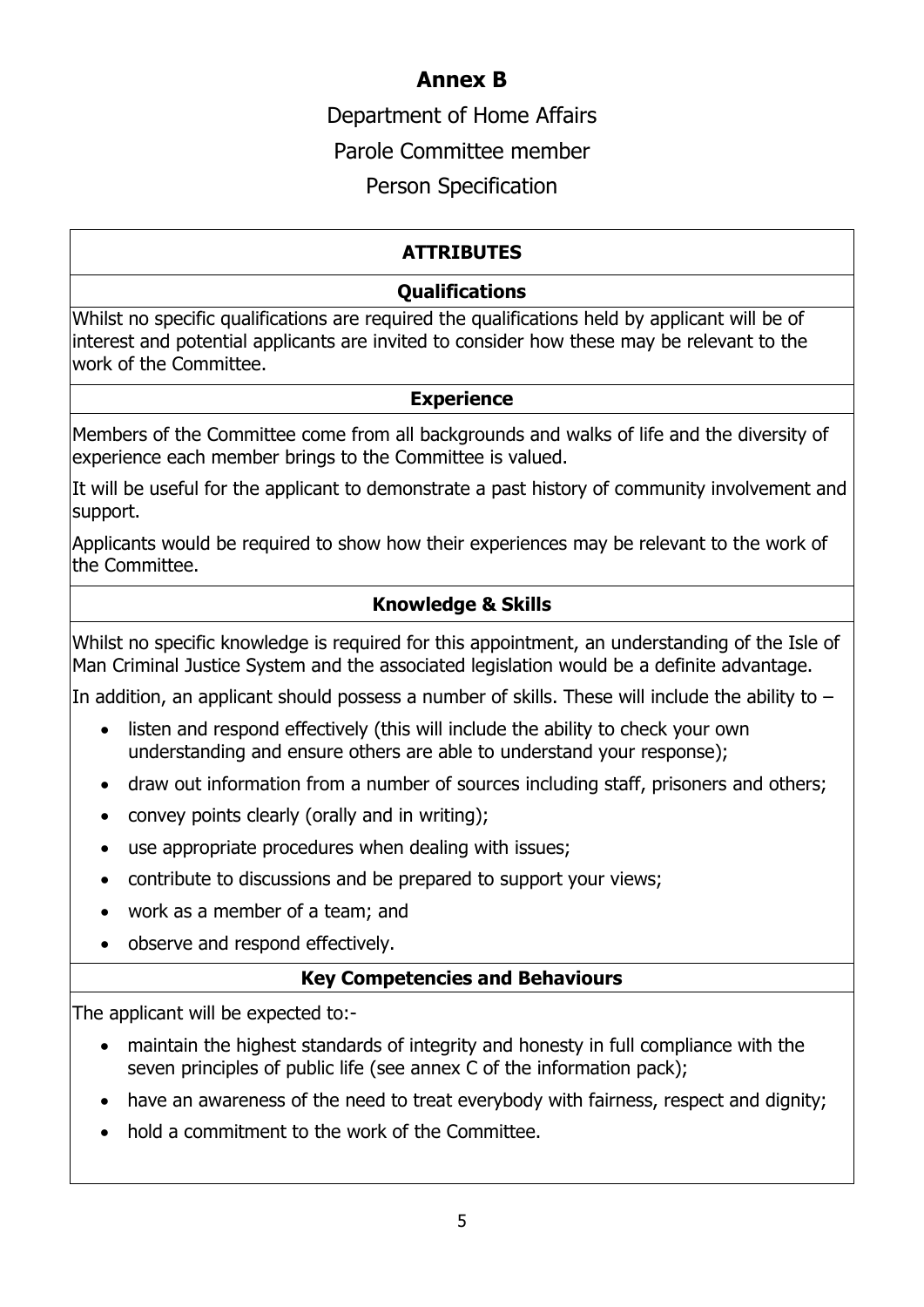#### **Circumstances/Interests**

A desire and commitment to contribute to the Government's core purpose "to maintain and build on the Island's high quality of life."

Conduct themselves at all times, both in their professional and personal lives, in a manner which will maintain public confidence in the position.

Ideally the applicant would qualify as an "Isle of Man worker", as defined in section 1 of the Control of Employment Act 1975 (as amended).

In addition, it would also be ideal for applicants to have been normally resident on the Island for three years, but exceptions may be made to this point.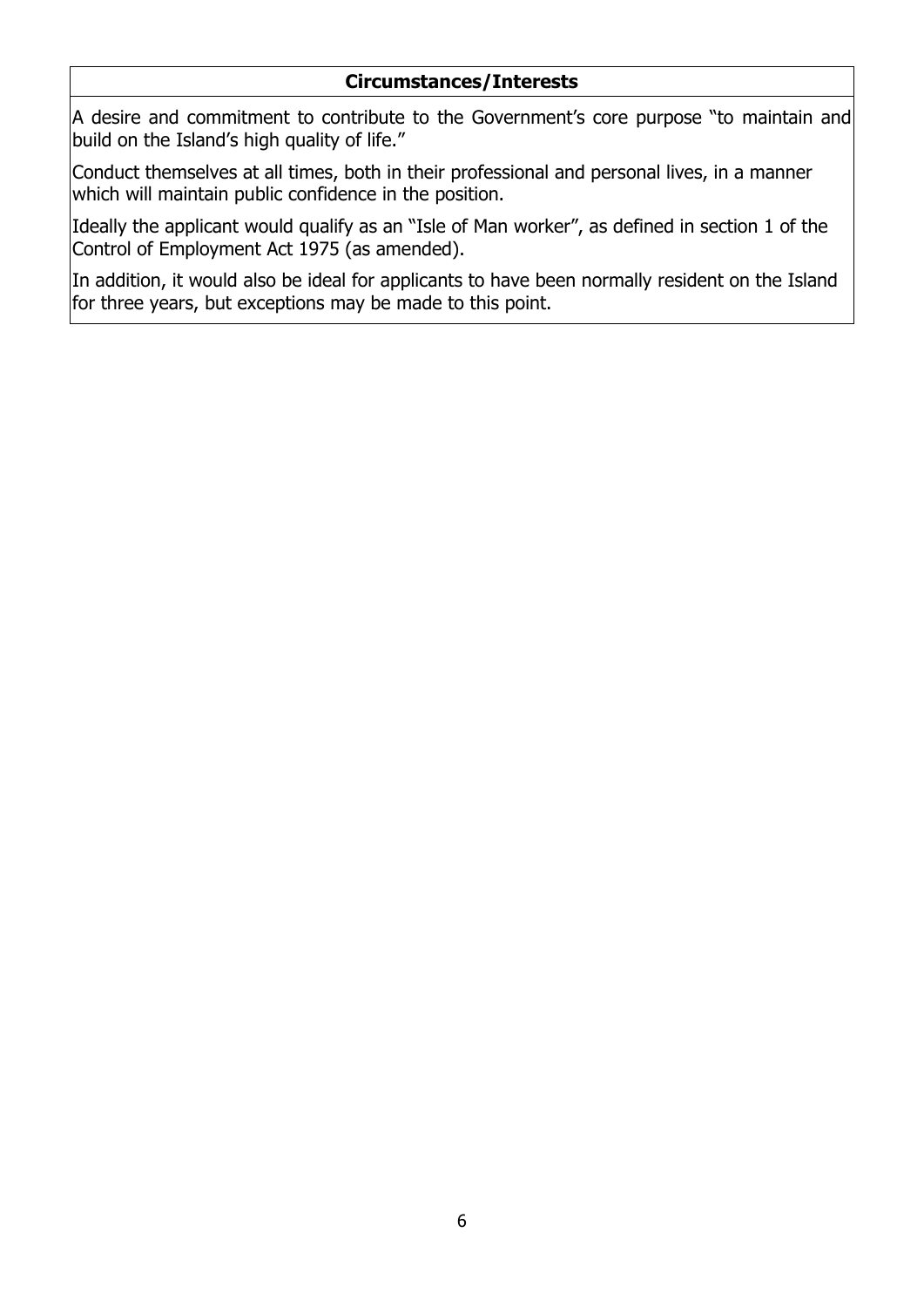# **Annex C**

# Department of Home Affairs

# Conflicts of Interest

# A guide for applicants for membership of public bodies

## **The Seven Principles Underpinning Public Life**

The Government Code requires members of public bodies to, at all times, exercise the highest standards of behaviour in line with the seven principles of public life. The principles of public life are as follows**:**

- **Selflessness** Holders of public office should take decisions solely in terms of the public interest. They should not do so in order to gain financial or other material benefits for themselves, their family, or other friends.
- **Integrity** Holders of public office should not place themselves under any financial or other obligation to outside individuals or organisations that might influence them in the performance of their official duties.
- **Objectivity** In carrying out public business, including making public appointments, awarding contracts, or recommending individuals for rewards and benefits, holders of public office should make choices on merit.
- **Accountability** Holders of public office are accountable for their decisions and actions to the public and must submit themselves to whatever scrutiny is appropriate to their office.
- **Openness** Holders of public office should be as open as possible about all the decisions and actions they take. They should give reasons for their decisions and restrict information only when the wider public interest clearly demands.
- **Honesty** Holders of public office have a duty to declare any private interests relating to their public duties and to take steps to resolve any conflicts arising in a way that protects the public interest.
- **Leadership** Holders of public office should promote and support these principles by leadership and example.

All candidates who put themselves forward for public appointment must be able to demonstrate their commitment to the principles and values of public service.

It is important the candidate's commitment to the probity principle is tested and assessed at interview. One of the issues which might arise in relation to this is of conflict of interest.

### **What is a conflict of interest?**

Public Appointments require the highest standards of propriety, involving impartiality, integrity and objectivity, in relation to the stewardship of public funds and the oversight and management of all related activities. This means any private, voluntary, charitable or political interest which might be material and relevant to the work of the body concerned, should be declared.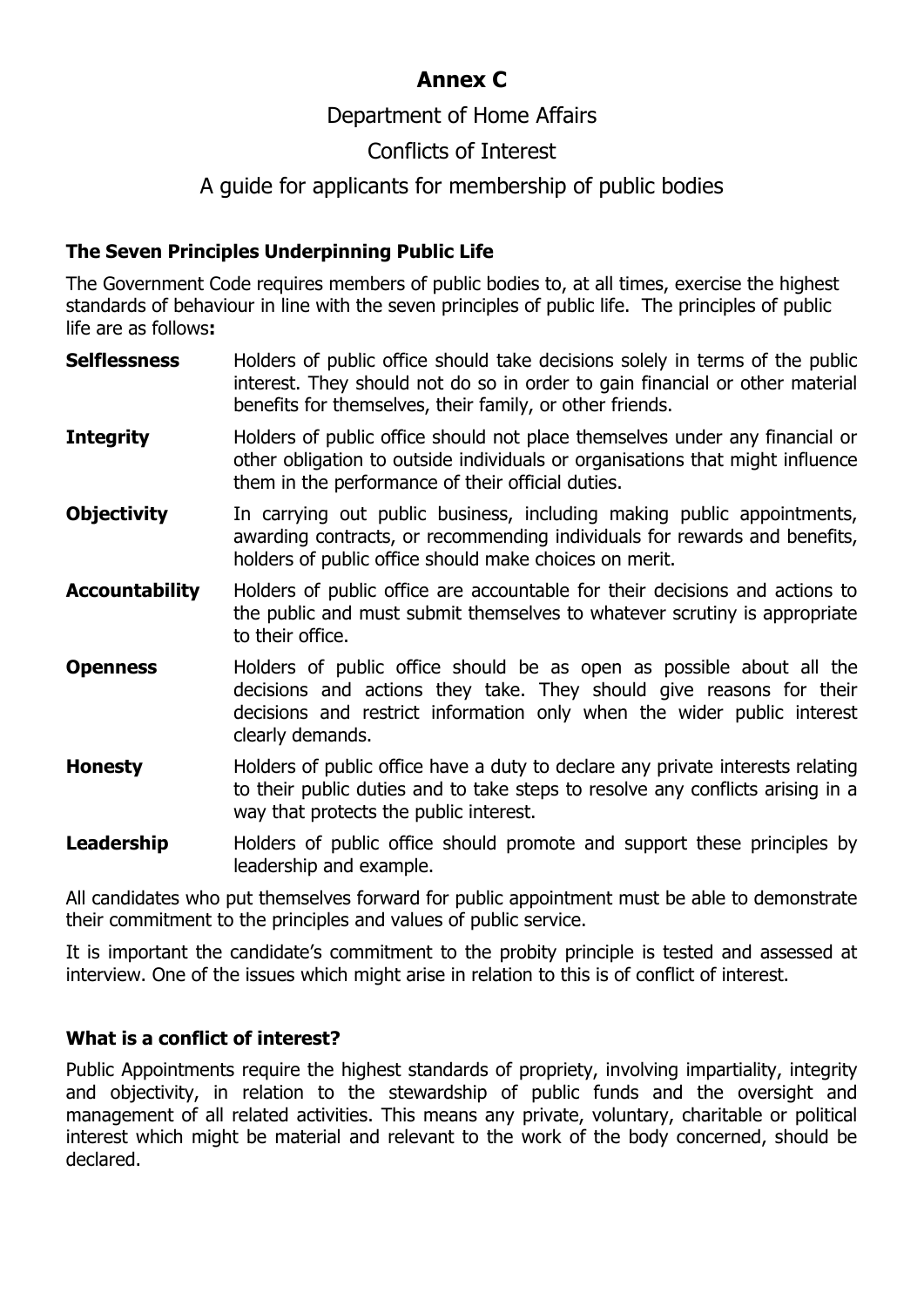There is always the possibility for real or perceived conflicts of interest to arise. Both are a problem, as the perceived inference of a conflict may, on occasions, be as damaging as the existence of a real conflict.

It is important, therefore, that you consider your circumstances when applying for a public appointment and identify any potential conflicts of interest, whether real or perceived.

#### **Surely a perceived conflict is not a problem, as long as I act impartially at all times?**

The integrity of the individual is not in question here. However, it is necessary for the standing of the individual and the Committee that members of the public have confidence in their independence and impartiality. Even a perceived conflict of interest on the part of a Committee Member can be extremely damaging to the body's reputation and it is therefore essential these are declared and explored in the same way as an actual conflict would be. The fact a member acted impartially may be no defence against accusations of potential bias.

#### **What should I do if I think I have a conflict of interest?**

You will find a section on conflicts of interest in the application form for you to complete. This asks you to consider and declare whether or not you have a real, or perceived, conflict. If you are unsure if your circumstances constitute a possible conflict, you should still complete this section, in order to give the Selection Panel as much information as possible.

#### **If I declare a conflict, does this mean I will not be considered for appointment?**

No – each case is considered individually. If you are shortlisted for interview, the Panel will explore with you how far the conflict might affect your ability to contribute effectively and impartially on the Committee and how this might be handled, if you were to be appointed. For example, it may be possible to arrange for you to step out of meetings where an issue is discussed, in which you have an interest. However, if, following the discussion with you, the Panel believes the conflict is too great and would call into question the probity of the Committee or the appointment, they can withdraw your application.

#### **What happens if I do not declare a known conflict, which is then discovered by the Committee after my appointment?**

Again, each case would be considered on its merits, but a view may be taken that by concealing a conflict of interest, you would be deemed to have breached the Seven Principles of Conduct Underpinning Public Life and your appointment terminated.

#### **What happens if I do not realise a potential conflict exists?**

This situation may arise where the applicant is not familiar with the broad range of work which a body covers and therefore does not realise a conflict might exist. In some cases, the Panel, with their wider knowledge of the body, might deduce there is a potential conflict issue, based on the information on employment and experience provided by the candidate in the application form. They will then explore this at interview with the candidate.